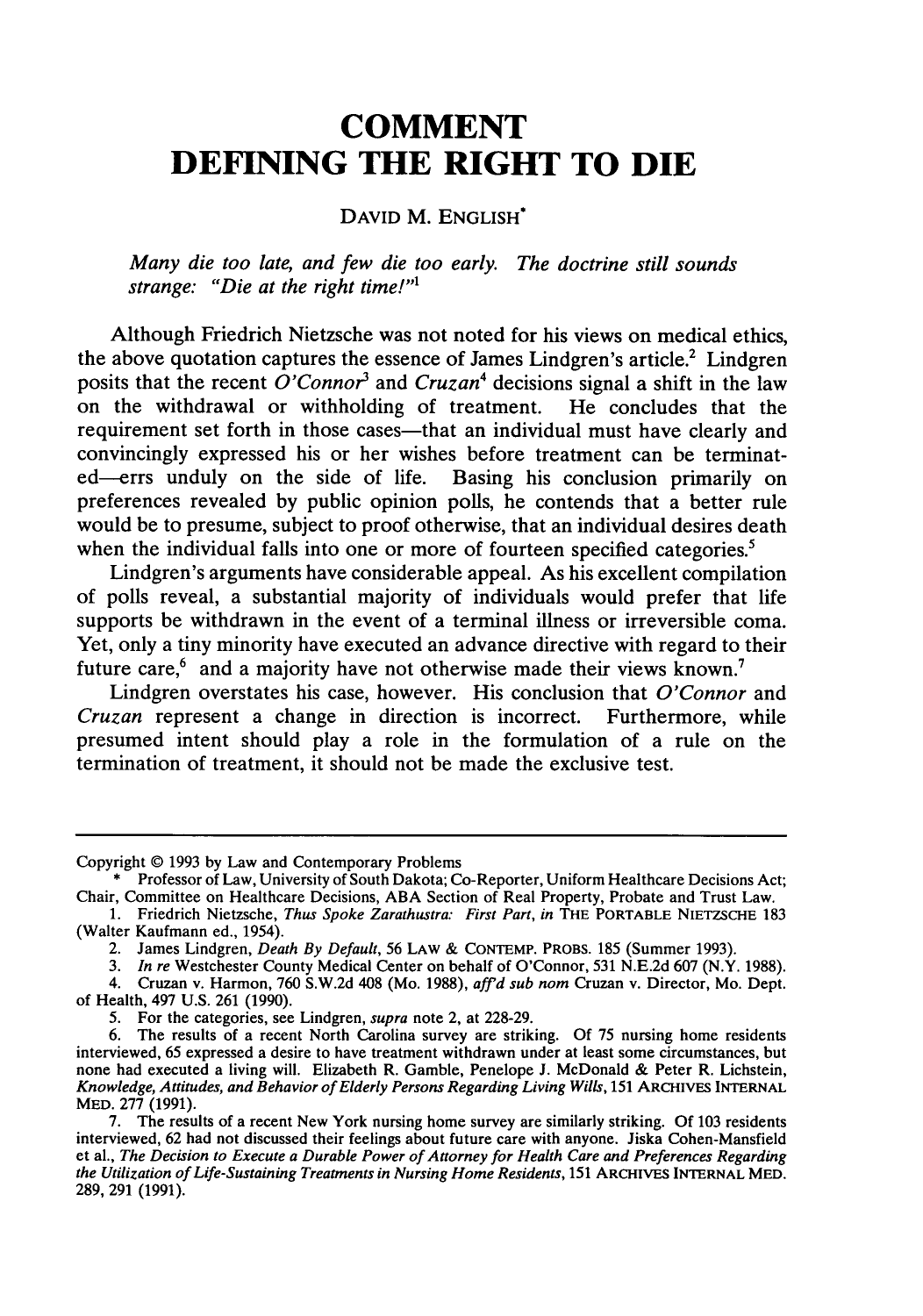Although Lindgren states that "[t]here are almost as many appellate approaches to withdrawing life-sustaining treatment as there are appellate cases,"<sup>8</sup> in reality there are only two main approaches. *Cruzan* and *O*<sup>'</sup>Connor represent the extreme. Other courts have not been so restrictive. Like *Cruzan* and *O'Connor,* they recognize clear and convincing evidence of an individual's prior express wishes as a standard, but, absent such evidence, treatment also may be withheld or withdrawn under either a substituted judgment<sup>9</sup> or best interests test.1° Furthermore, since the Supreme Court's decision in *Cruzan,* there is little evidence of a retreat from this more liberal approach. Florida<sup>11</sup> and Illinois<sup>12</sup> have reconfirmed their approval of the substituted judgment test, and Indiana has allowed the withdrawal of treatment from an individual who never had the capacity to express her views on the subject.<sup>13</sup>

Despite the liberality of a majority of the courts, one cannot conclude that the results are totally satisfactory. **The** express wishes standard, as applied, has been too restrictive. Patients who have met this standard have generally made their views known only following the onset of a terminal illness, $<sup>14</sup>$  or under</sup> circumstances where their professional training and background added extra credibility to their statements.<sup>15</sup> Statements made without such a clear focus or added authority have generally been held insufficient.<sup>16</sup>

<sup>8.</sup> Lindgren, supra note 2, at 188.

<sup>9.</sup> The substituted judgment test requires that the surrogate decisionmaker attempt to ascertain the decision that the patient would have made had the patient been competent to decide.

<sup>10.</sup> For a comprehensive discussion of the judicially created standards for the withdrawal or withholding of treatment, see **ALAN MEISEL,** THE RIGHT TO **DIE** § 9.1-.35 (1989 & 1992 Supp.) There are variations, to be sure. Florida, for example, recognizes substituted judgment, but has rejected a best interests approach. See In re Browning, 543 So. 2d 258, 273 (Fla. Dist. Ct. App. 1989),  $aff d$ , 568 So. 2d 4 (Fla. 1990). New Jersey has come up with its own formulation for conscious individuals who will die within a year or less. Treatment may be withheld or withdrawn under either a "subjective," "limitedobjective," or "objective" test. The subjective test is the same as express wishes, however, and the objective is the same as best interests, at least as applied in some states. Only the limited-objective test stakes out new ground. While substituted judgment is the primary criteria, treatment may only be withheld or withdrawn if the burdens of treatment markedly outweigh the benefits. *See In re* Conroy, 486 A.2d 1209 (N.J. 1985).

<sup>11.</sup> In *In re* Browning, **568** So. 2d at **17,** the court approved the enforcement of a living will. While a living will might be said to be clear and convincing evidence of an individual's express wishes, the court approved the withdrawal of treatment pursuant to a substituted judgment standard.

<sup>12.</sup> *In re* Estate of Greenspan, 558 N.E.2d 1194 **(I11.** 1990). The importance of *Estate of Greenspan,* however, is undercut somewhat by the fact that it was decided only 14 days after the Supreme Court's decision in *Cruzan* and failed to cite the Supreme Court's opinion.

<sup>13.</sup> *In re* Lawrance, 579 N.E.2d 32 (Ind. 1991). *Lawrance* is especially significant because it is the first Indiana appellate court case to address termination of treatment.

<sup>14.</sup> *See* Couture v. Couture, 549 N.E.2d 571, 576 (Ohio Ct. App. 1989); Leach v. Akron General Medical Center, 426 N.E.2d 809, 815 (Ohio C.P. 1980).

<sup>15.</sup> *See In re* Eichner, 420 N.E.2d 64 (N.Y. 1981) (member of religious order expressed views on use of respirator following seminar on *Quinlan* and later reiterated views immediately prior to surgery); McConnell v. Beverly Enterprises-Connecticut, Inc., 553 A.2d 596 (Conn. 1989) (head nurse and manager of emergency room repeatedly told family and co-workers that she did not want to be kept alive by artificial means, including by a feeding tube).

<sup>16.</sup> *See Cruzan,* 760 S.W.2d at 411,424; *In re* Jobes, 529 A.2d 434,443 (N.J. 1987); *In re O'Connor,* 531 N.E.2d at 613. Maine is the exception. *See In re* Swan, 569 A.2d 1202 (Me. 1990); *In re* Gardner, 534 A.2d 947 (Me. 1987).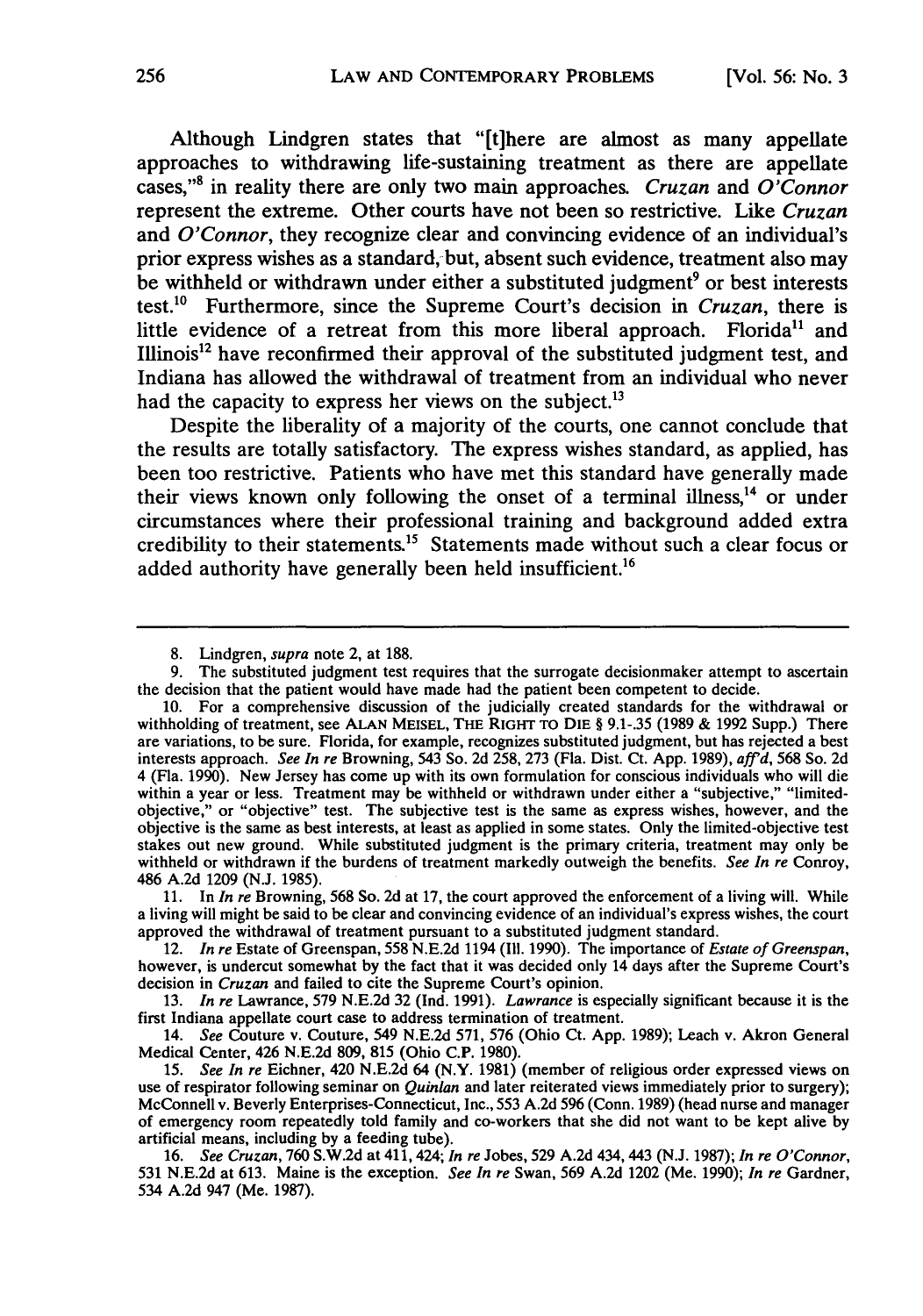Substituted judgment has not fared much better. It has been inappropriately applied to infants and to never-competent adults, $17$  whose personal values are purely speculative. There is no agreement on the relevant factors.<sup>18</sup> Consequently, it provides little guidance on how to infer the patient's choice.<sup>19</sup> Furthermore, the limited number of empirical studies raise questions as to the accuracy of the surrogate decisionmakers' predictions.<sup>20</sup>

The best interests test has played a clearly subordinate role. No consensus exists as to what is meant **by** "best interests," but there are some emerging trends. One approach has been to balance the burdens of treatment against its expected benefits, although that has proven unworkable when applied to permanently unconscious patients.<sup>21</sup> The test has been applied to require that a guardian follow his or her own conception of the ward's best interests, following consideration of all available information, including the ward's prior statements.<sup>22</sup> It has been stated that best interests should be based on societal norms,<sup>23</sup> or should reflect the decision of a hypothetical reasonable person.<sup>24</sup>

Lindgren would reverse the present system. Instead of requiring a showing that treatment should be discontinued under an express wishes, substituted judgment, or best interests theory, he lists fourteen situations where a presumption of nontreatment would apply,<sup>25</sup> although, for purposes of the present discussion, they will be reduced to four:

19. This argument has been most forcefully made in Rebecca S. Dresser & John A. Robertson, *Quality of Life and Non-Treatment Decisions for Incompetent Patients: A Critique of the Orthodox Approach,* 17 LAW, MED. & HEALTH CARE 234 (1989).

20. *See* Richard F. Uhlmann et al., *Physicians' and Spouses' Predictions of Elderly Patients' Resuscitation Preferences,* 43 **J.** GERONTOLOGY **Ml15** (1988) (spouses significantly overestimated patients' preferences in three of six illness scenarios); Nancy R. Zweibel & Christine K. Cassel, *Treatment Choices at the End of Life: A Comparison of Decisions By Older Patients and their Physician-Selected Proxies,* 29 GERONTOLOGIST 615, 618 table 2 (1989) (proportion of instances where patient wanted the opposite of what their proxies predicted ranged from 24% for tube feeding to 50% for chemotherapy). *But see* Marion Danis et al., *Patients' and Families' Preferences for Medical Intensive Care,* 260 JAMA 797, 799 (1988) ("[f]amilies' preferences were similar to those of surviving patients").

21. The benefits versus burdens approach was first applied in Barber v. Superior Court, 195 Cal. Rptr. 484 (Ct. App. 1983). The principal burdens considered by the courts include pain and indignity. The principal benefit is continued quality of life. *See* MEISEL, *supra* note 10, §§ 9.27-.32. Quality of life, however, was rejected as a factor in the leading benefits versus burdens case. *In re* Conroy, 486 A.2d 1209 (1985). The sole burden that the court was willing to consider was "recurring, unavoidable and severe pain," id. at 1232. The court later found it impossible to apply this standard when it was presented with two cases involving patients in persistent vegetative states. *See In re* Jobes, 529 A.2d 434 (N.J. 1987); *In re* Peter, 529 A.2d 419 (NJ. 1987).

- 24. **HASTINGS CENTER, GUIDELINES ON THE** TERMINATION OF LiFE-SUSTAINING TREATMENT **AND THE** CARE **OF THE DYING** 28-29 (1987).
	- 25. Lindgren, *supra* note 2, at 228-29.

**<sup>17.</sup>** See In re Barry, 445 So. **2d 365** (Fla. Dist. Ct. **App.** 1984) (infant); Custody of a Minor, 434 **N.E.2d 601** (Mass. 1982) (infant); Superintendent of Belchertown State School v. Saikewicz, **370 N.E.2d** 417 (Mass. 1977) (never-competent adult).

<sup>18.</sup> Saikewicz, 370 N.E.2d at 432, which first adopted the test in a termination of treatment context, listed five factors. Alan Meisel, from his review of the case law, has uncovered 16 more. MEISEL, *supra* note 10, § 9.13. Judge Hancock of the New York Court of Appeals has opined that "no exhaustive list can be set forth."  $O'Connor$ , 531 N.E.2d at 617 (Hancock, J., concurring).

<sup>22.</sup> *In re* Drabick, 245 Cal. Rptr. 840 (Ct. App. 1988).

<sup>23.</sup> Foody v. Manchester Memorial Hosp., 482 A.2d 713, 720-21 (Conn. 1984).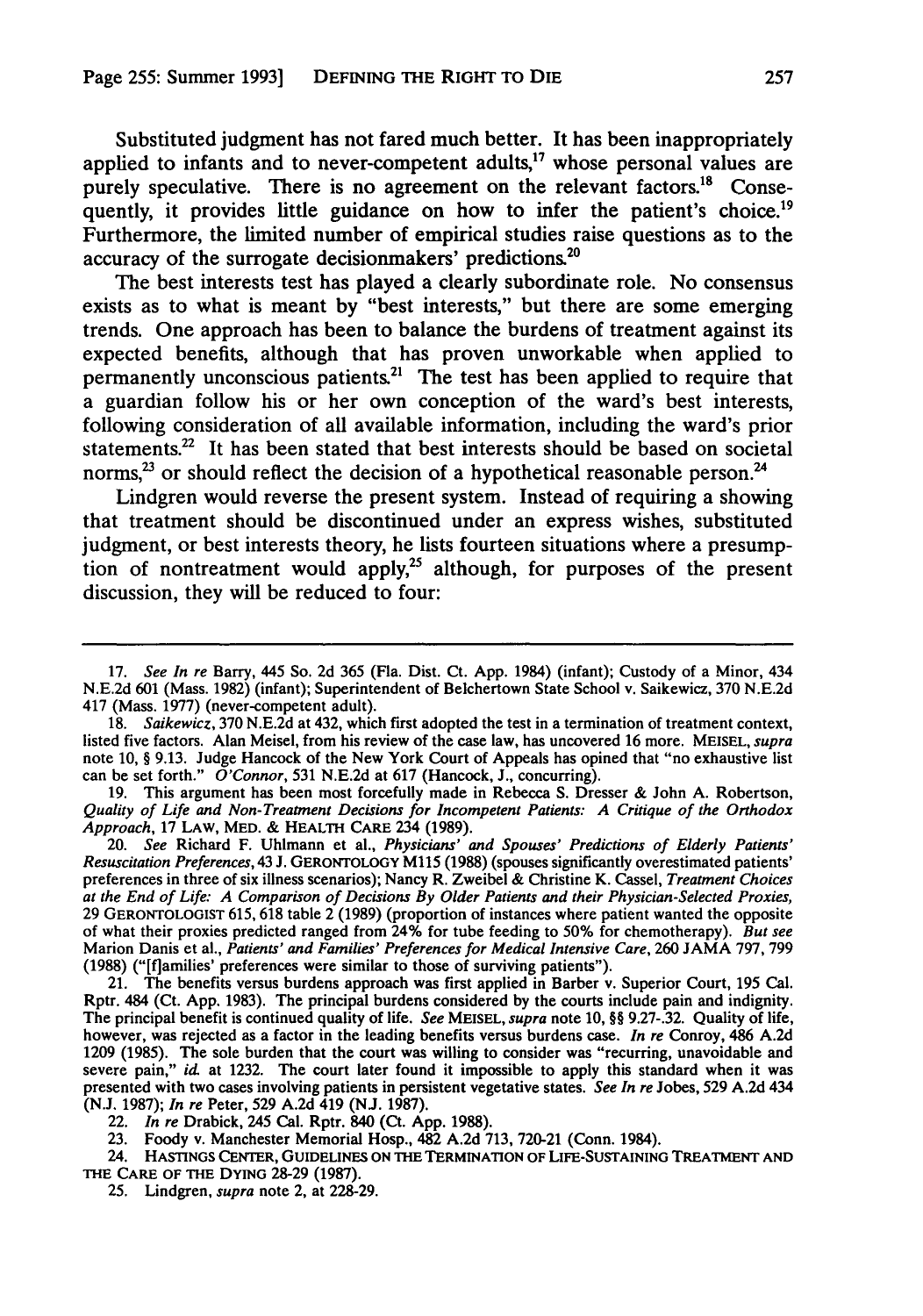- (1) permanently unconscious patients;
- (2) terminally ill but conscious patients;
- (3) patients suffering a great deal of physical pain; and
- (4) patients with an illness that makes them totally dependent on a family member or other person for their care.

Lindgren recognizes that polls have their limitations, and nowhere are those limitations more obvious than with respect to category (4). Several million individuals would currently appear to fit within that category. It might include a sizeable portion of individuals with development disabilities, a substantial minority, if not a majority of the elderly nursing home population, and a significant number of the elderly who are cared for at home.<sup>26</sup>

Lindgren stands on far more solid ground when it comes to category (1). In fact, if *O'Connor* and *Cruzan* are regarded as aberrations, Lindgren may have already won the war. Although the theories by which they reach their result may vary, the courts have not been hesitant to authorize withdrawal of treatment from permanently unconscious patients.<sup>27</sup> A growing body of commentary argues for the very presumption that Lindgren seeks. $28$  Nontreatment appears to be becoming the norm.

The more difficult questions are encountered when it comes to categories (2) and (3). Poll data may suggest that terminally ill but conscious patients would want treatment terminated, but the reliability of those polls as a predictor for public policy is open to question. There is no agreement on what is meant by a "terminal illness."<sup>29</sup> Furthermore, the average time between the onset of a final illness and death is twenty-nine months. $30^{\circ}$  Is Lindgren suggesting that all treatment be stopped upon the first diagnosis? Perhaps what he intends is that treatment should be terminated if the patient has a "terminal illness" as defined in most living will statutes, which require either that death be "imminent," $31$  or

<sup>26.</sup> Approximately **1.5** million elderly Americans reside in nursing homes. More than 70% of them are unable to perform three or more activities deemed essential for daily living, and a substantial majority have one or more major psychiatric disorders. In 1985, over 60% of elderly with three or more functional impairments did not reside in nursing homes. See David M. English, *The Rights of Nursing Home Patients, TR.* & EST., July 1991, at 28.

<sup>27.</sup> Alan Meisel has catalogued 33 cases in which the courts have described the patient as being in either a coma or persistent vegetative state. **MEISEL,** *supra* note **10,** § 5.20. In only two of those decisions was there a final denial by the court of a request to terminate treatment.

<sup>28.</sup> *See, e.g.,* Charles H. Baron, *Why Withdrawal of Life-Support for PVS Patients Is Not a Family Decision,* 19 LAW, MED. **&** HEALTH CARE 73 (1991); Norman Cantor, *The Permanently Unconscious Patient, Non-Feeding and Euthanasia,* 15 AM. J. LAW **&** MED. 381 (1989); Dresser & Robertson, *supra* note **19.**

<sup>29.</sup> The uncertainty is due in part to the fact that "the determination of the presence of terminal illness is itself a question that involves an assessment of risk and a balancing of the benefits and burdens of treatment that might reduce that risk." Sandra H. Johnson, *Sequential Domination, Autonomy and Living Wills,* 9 W. NEW ENG. L. REV. 113, 126 (1987).

<sup>30.</sup> **PRESIDENT'S** COMMISSION FOR THE **STUDY** OF ETHICAL PROBLEMS **IN** MEDICINE **AND** BIOMEDICAL **AND** BEHAVIORAL RESEARCH, DECIDING TO FORGO LIFE-SUSTAINING TREATMENT: **A** REPORT **ON THE** ETHICAL, **MEDICAL, AND LEGAL ISSUES** IN TREATMENT DECISIONS **18** (1983) [hereinafter PRESIDENT'S **COMMISSION].**

**<sup>31.</sup>** *See* Gregory Gelfand, *Living Will Statutes: The First Decade,* 1987 Wis. L. REv. **737,** 741 n.9 & 744 n.17 (citing **16** living will statutes with "imminent death" requirement).